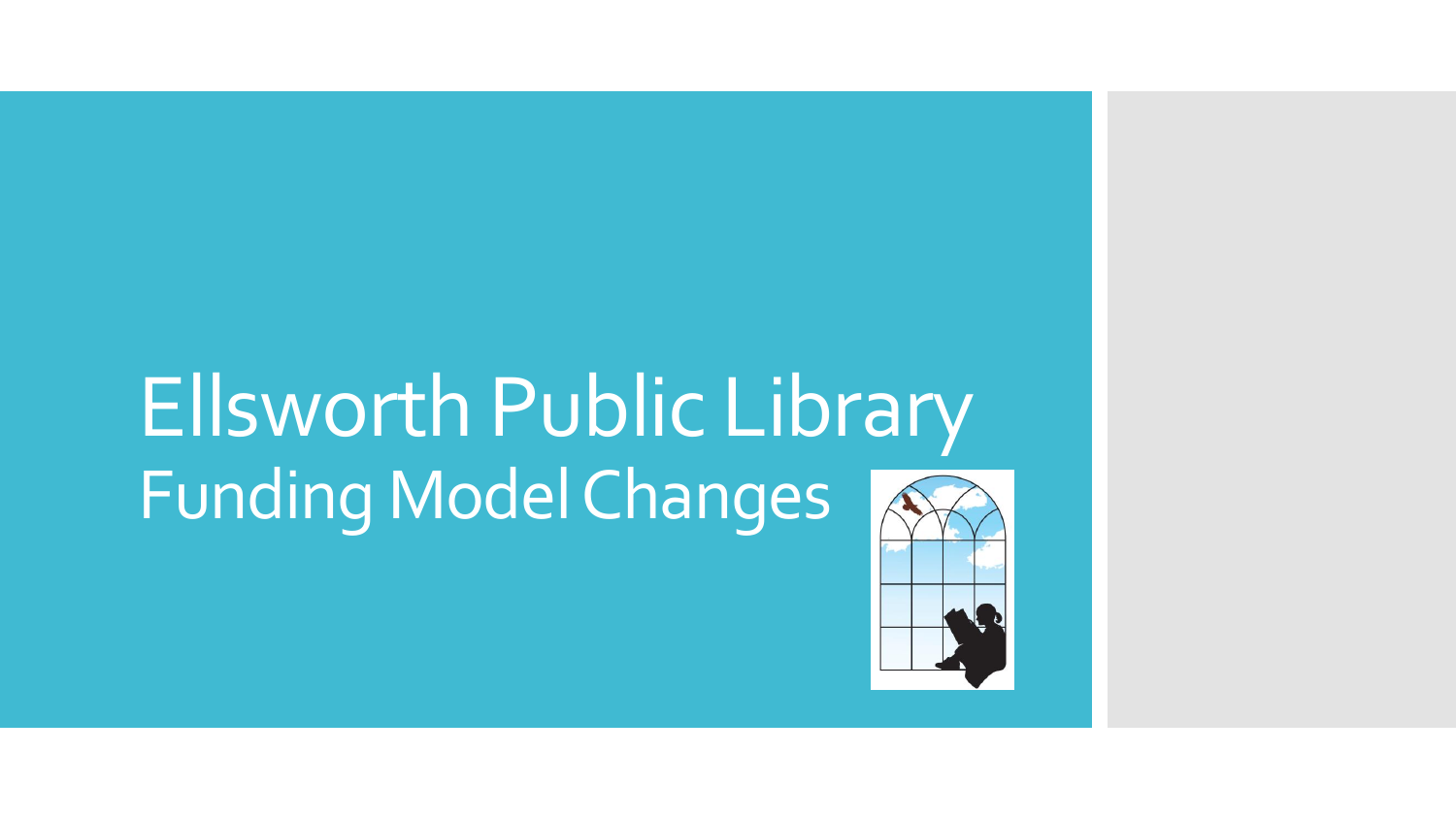Funding Model **Changes** FY2021

- Per capita fees to supporting towns (18) municipalities in Hancock County).
- Fee is pro-rated based on distance from the library.
- Non-Resident card fee if the town does not provide full funding beginning July 1, 2020.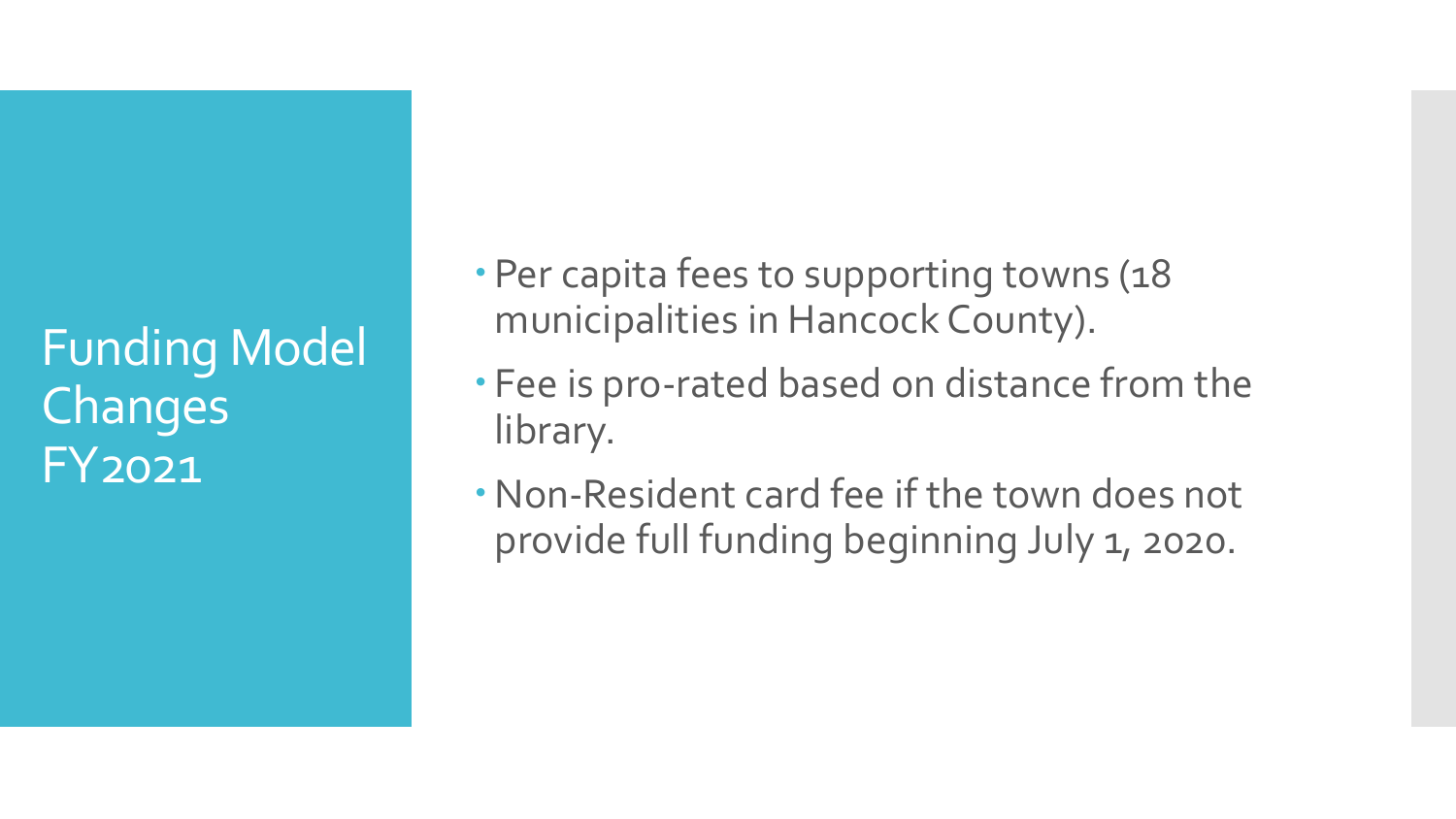# Supporting Towns

- Amherst
- Aurora
- Dedham
- Eastbrook
- Franklin
- Gouldsboro
- Great Pond
- Hancock
- Lamoine
- Mariaville
- Orland
- Osborn
- Otis
- Sorrento
- Sullivan
- Surry
- Trenton
- Waltham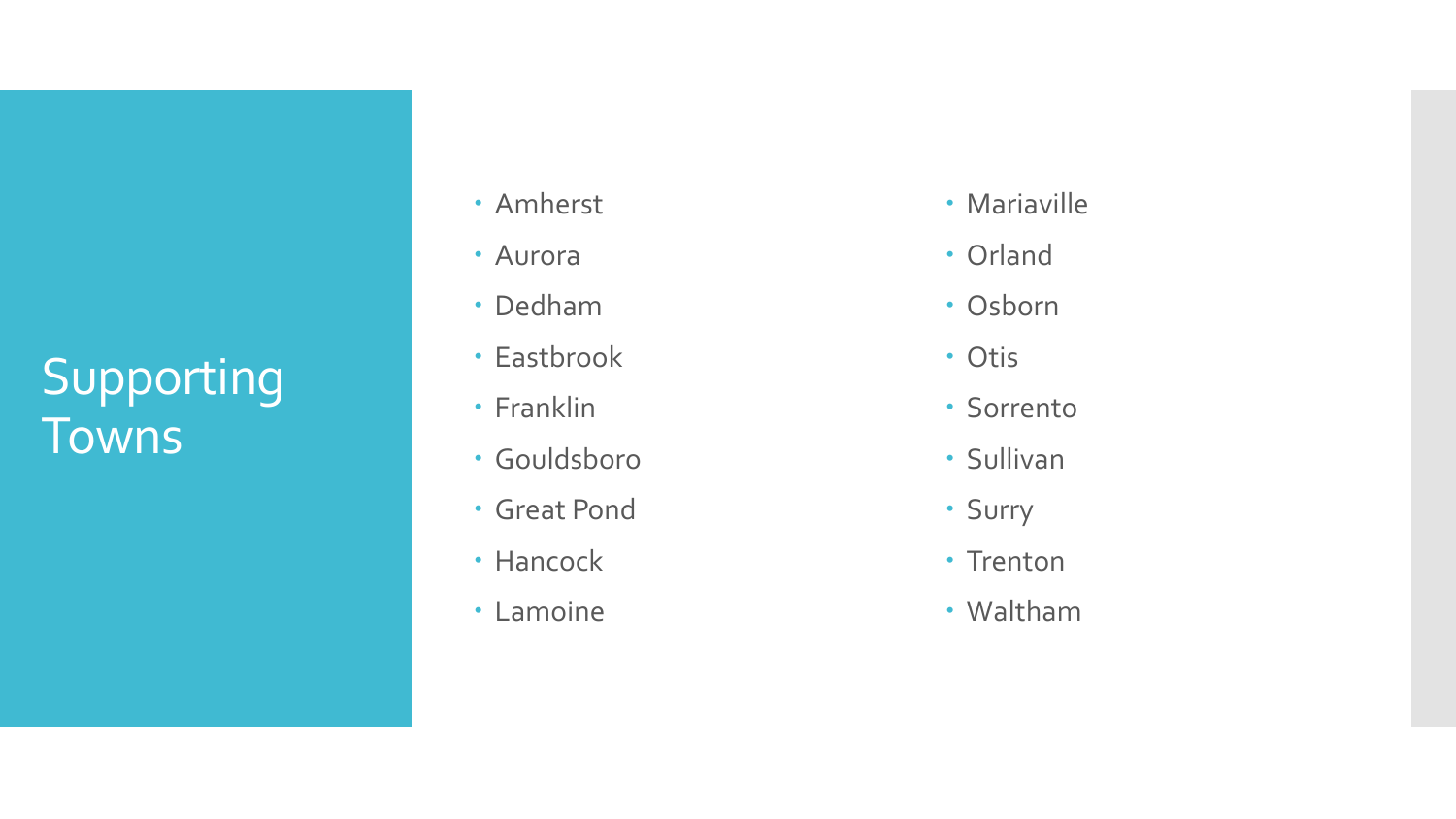Why did trustees make this change?

- Funding Fairness and Equity: Last year, five of the 18 towns provided no funding or sharply reduced funding.
- Incentivizing Municipal Funding: If residents can receive a free card whether or not the town funds the library, there is no incentive for municipal funding.
- Regional Library Service: The City of Ellsworth pays \$75 per capita while other towns pay at most \$5 per capita, most much less.
- Standard Funding Model: EPL is the largest library in the state, after Bangor, that does not charge non-residents a fee for cards.

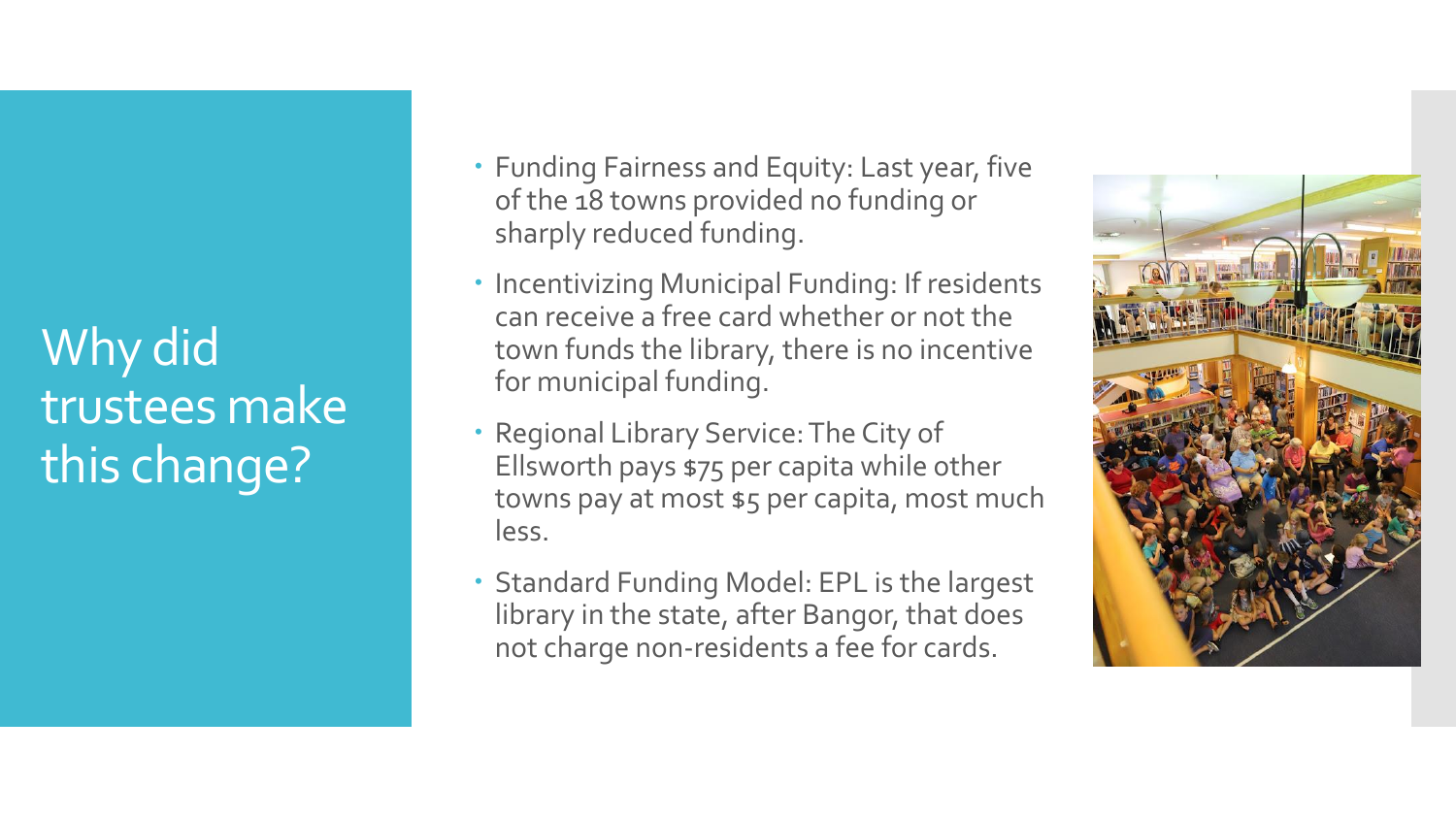### Library Funding - Expenses



**Employee Salaries**: \$389,926 – Staff pay: 8 full-time and 3 part-time staff **Employee Benefits:** \$172,157 – Staff benefits and professional development expenses **Operational**: \$71,450 – Electricity, Heating, Phone, Water, Building Maintenance, Service Contracts, Technology **Collections**: \$45,500– Books, Audiobooks, Periodicals, DVDs, ebooks, digital music **Supplies & Equipment**: \$18,000 – Office Supplies, Postage, Printing, Equipment (computers, desks, chairs, shelving, etc.)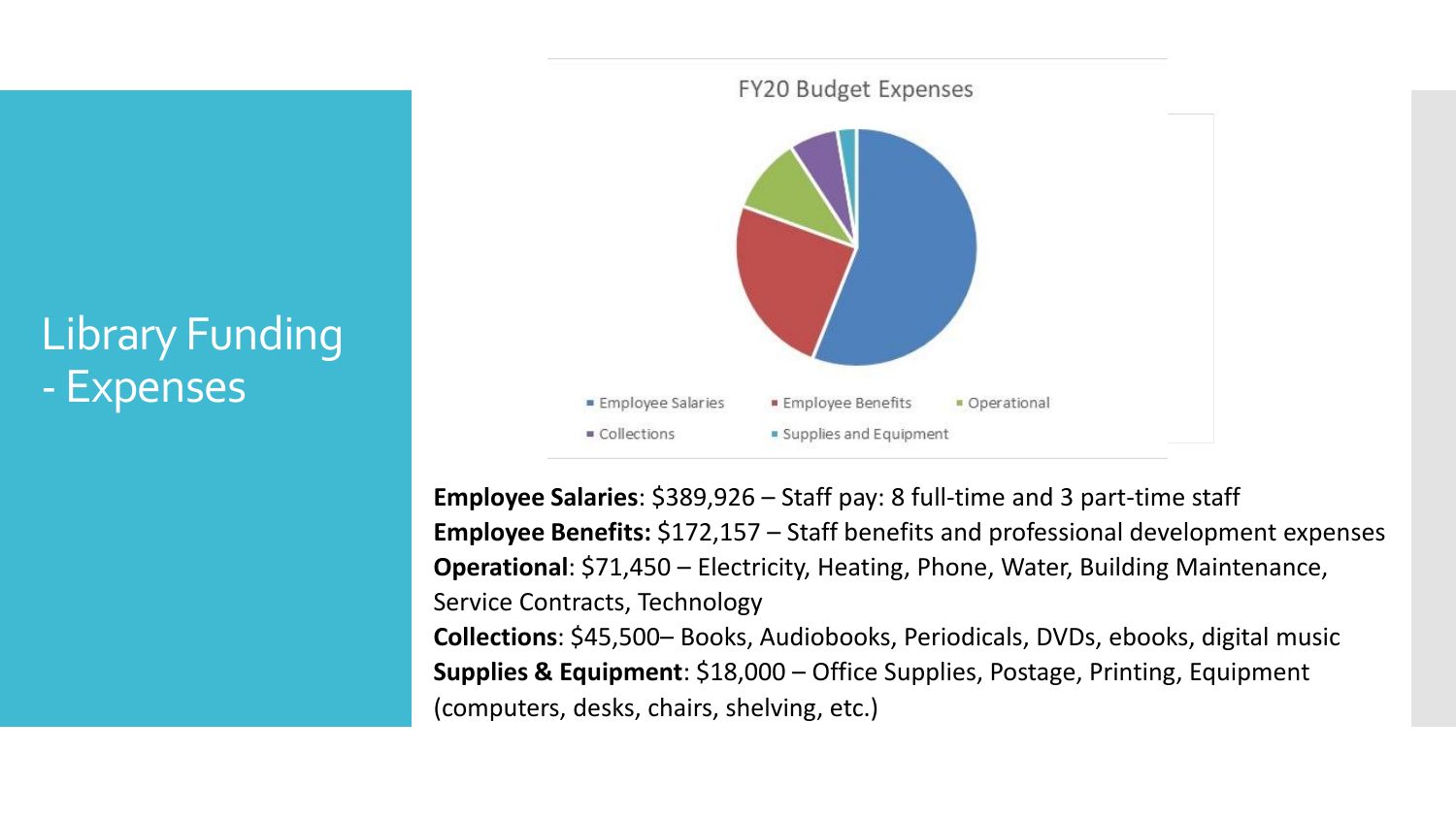### Library Funding: Revenue



**City of Ellsworth:** \$596,033

**Supporting Towns:** \$40,000 (18 municipalities combined; five of these underfunded or did not fund)

**Investment Fund Interest:** \$36,000

**Miscellaneous Revenue:** \$15,000 (printing and faxing fees, fines, meeting room rentals) **Fundraising:** \$10,000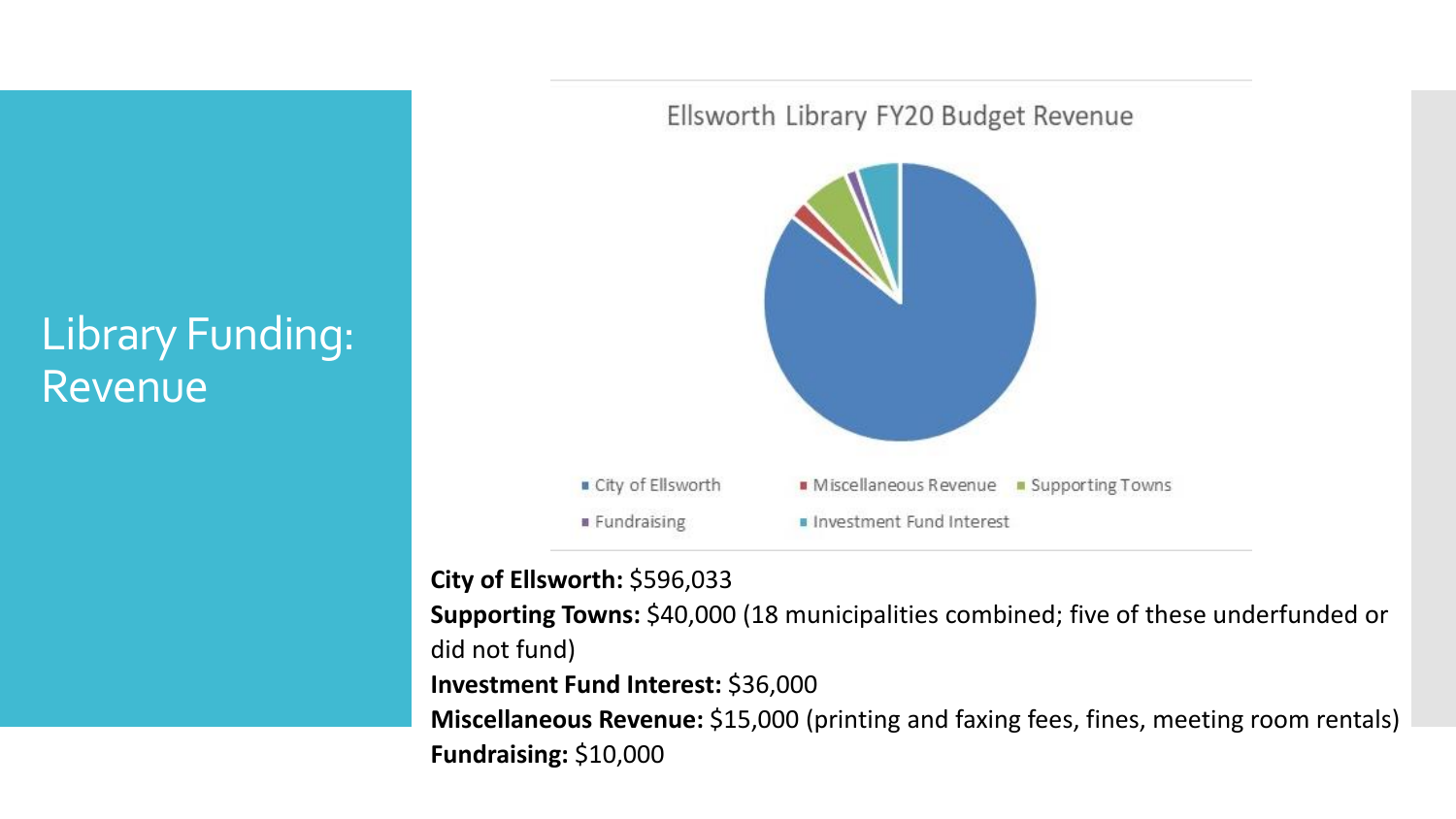Municipal funding is 91% of the library's budget



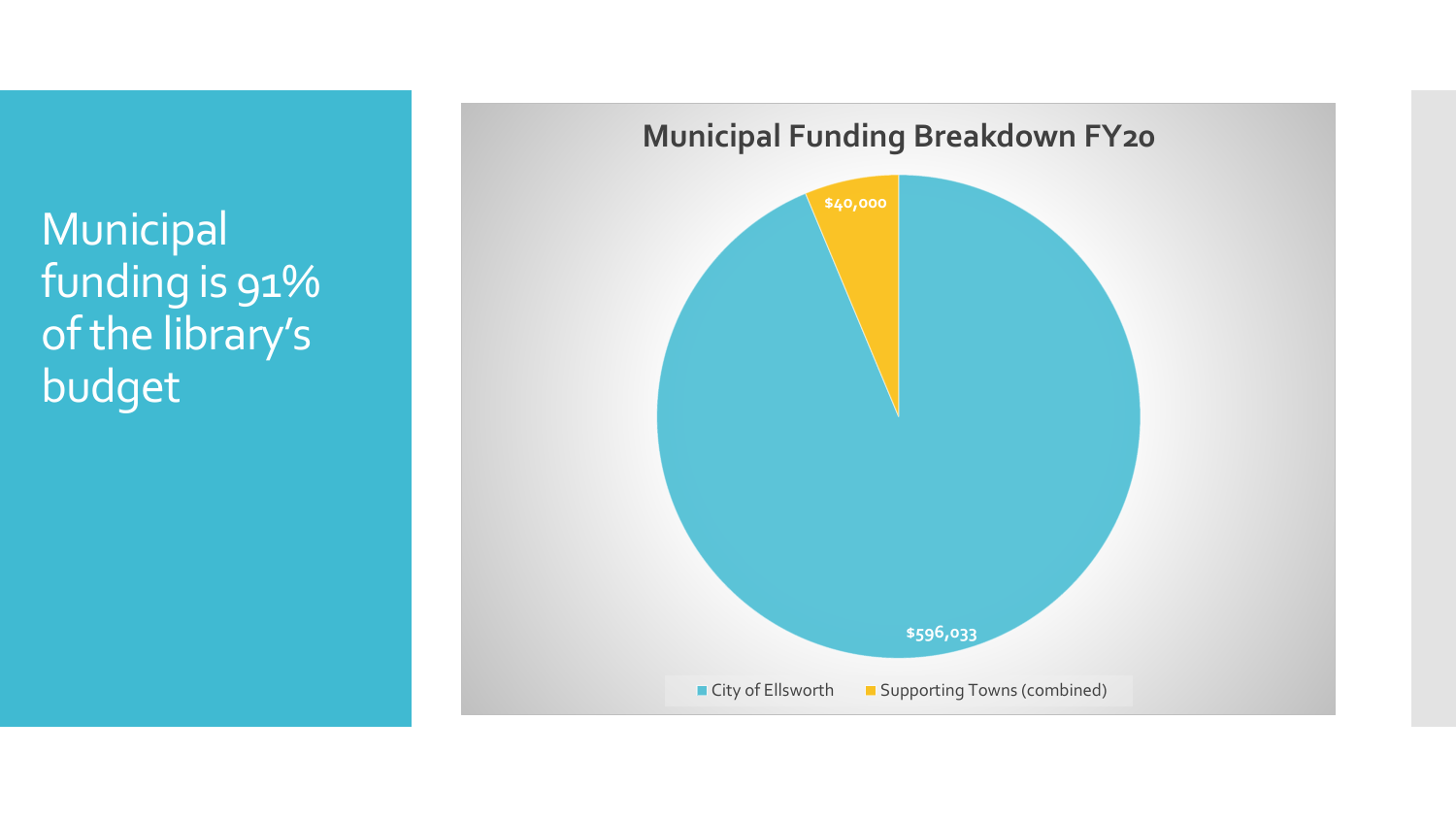Return on Investment

#### **Fiscal Year 2018**

Value of Library Services: \$2,164,136 Combined Municipal Appropriation: \$594,759

**For every dollar invested by municipalities in library support, citizens receive a \$3.64 value in return.**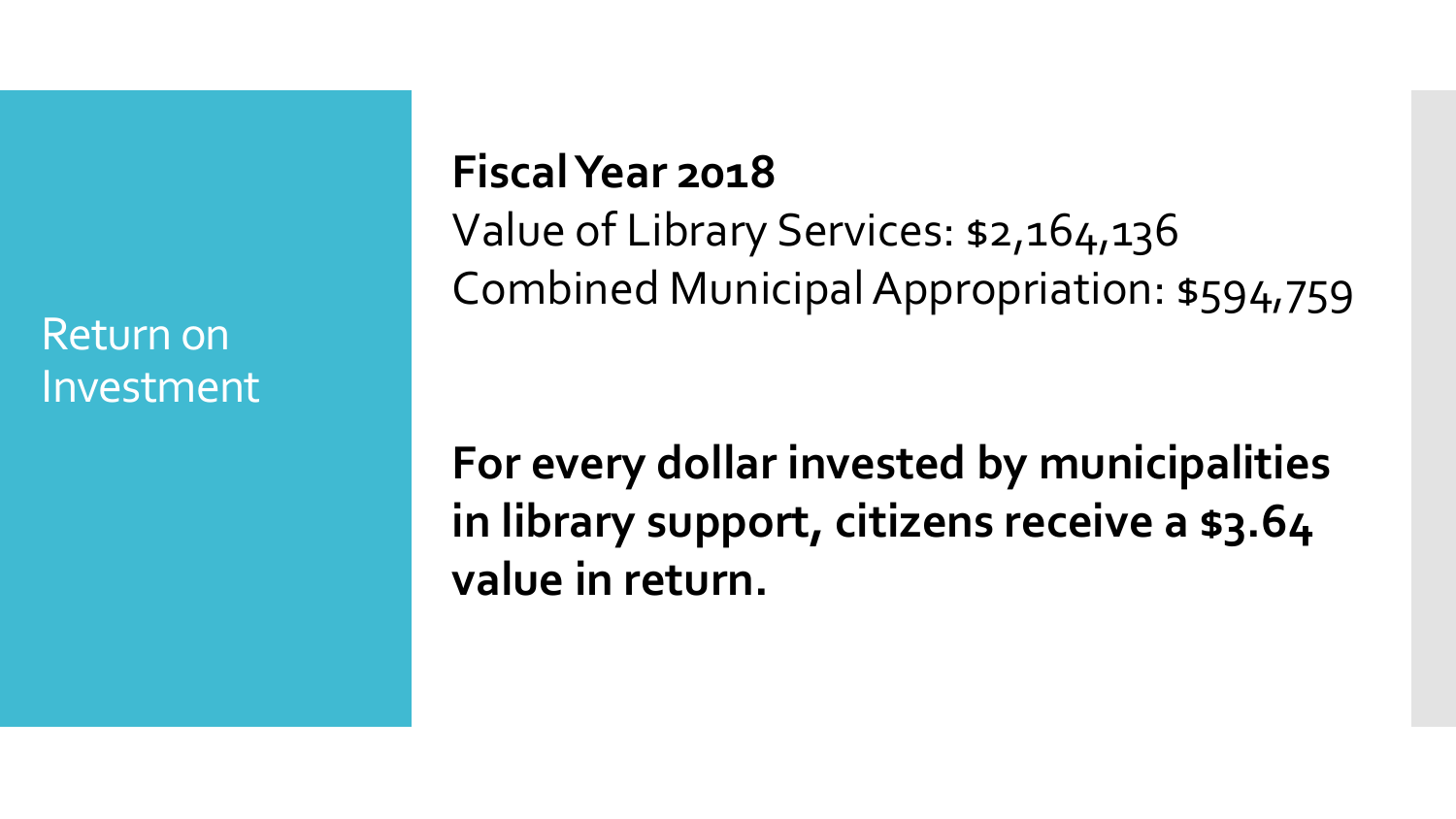# Next Steps

- Funding request letters were mailed to all town select boards/budget committees in early October.
- Library staff and trustees will follow up with each town's select board to answer questions and arrange meetings as needed.
- All funding requests will appear on the 2020 town meeting warrant for each town. Some towns (Hancock and Franklin) require signatures in order to appear on the warrant.
- Town residents may share feedback about library funding with their select board and budget committee at any time.
- Any town that provides full funding in 2020 will receive free library cards. Others will pay a \$25 fee for a card renewal. The fee in 2021 will be \$30.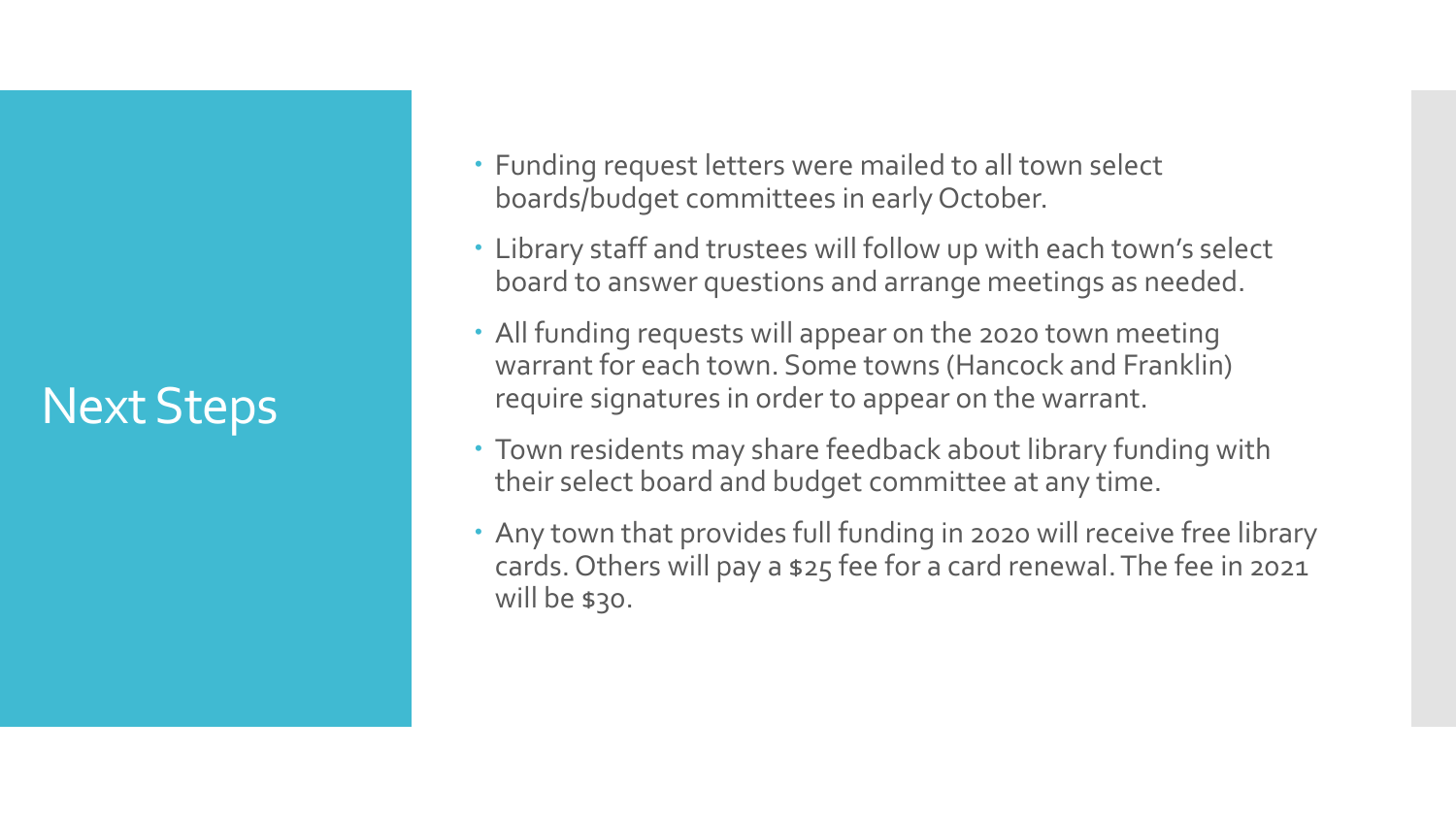## Ways to get involved

- Contact your select board/budget committee to share your thoughts about library funding.
- Communicate with other town residents about funding changes.
- Sign up for library email updates about funding.
- Potential communication committee to help us get the word out about library services and funding – please indicate your interest.